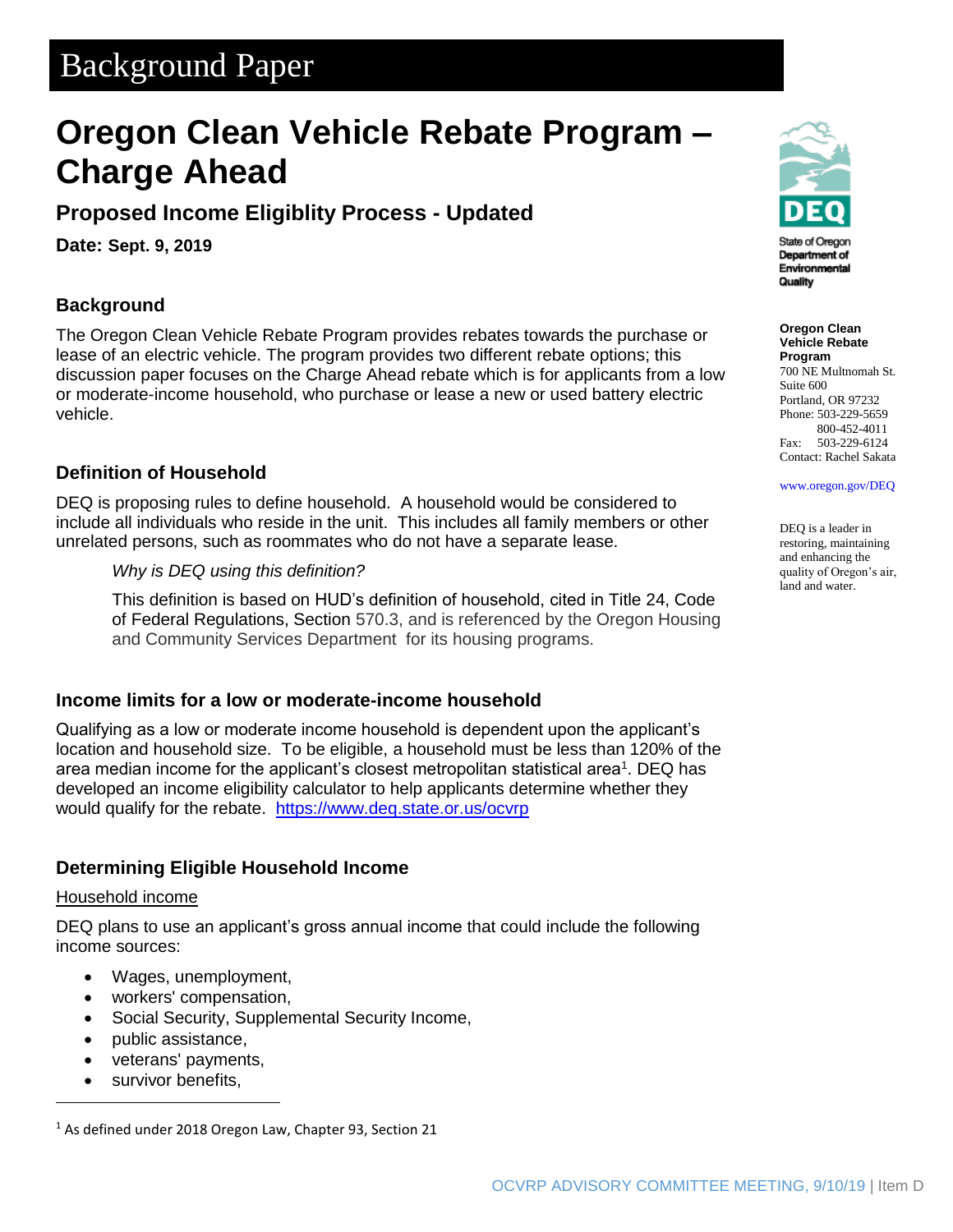# Background Paper

- pension or retirement income,
- interest,
- dividends,
- rents,
- royalties,
- income from estates,
- trusts,
- educational assistance,
- alimony,
- child support,
- seasonal employment,
- assistance from outside the household, and
- other miscellaneous sources

DEQ will be developing a form to help applicants verify their gross annual household income.

### **Documentation for Verifying Income Eligibility**

Eligibility for the program can be determined if the applicant is participating in an existing income-qualified program. Documentation from the qualified social service providers indicating program participation for the year in which they purchased or leased the vehicle, would provide proof of income eligibility for the Charge Ahead rebate.

#### Eligible programs

- 1) Oregon Health Plan / Medicaid
- 2) SNAP: EBT (Electronic Benefits Transfer) Card
- 3) Temporary Assistance for Needy Families (TANF)
- 4) Free & Reduced Price Lunch
- 5) HUD Housing Choice Voucher
- 6) LIHEAP (Home Energy Assistance)
- 7) Employment Related Daycare
- 8) Women Infants and Children (WIC)
- 9) Tri-Met reduced fare program for low-income riders
- 10) Individual Development Account (IDA) holders

Other applicants would be able to verify income for Charge Ahead program eligibility through tax returns. DEQ would request a copy of the most recent tax return that would have been available at the time they applied. A recent tax return would be considered the most recently required to be filed by the IRS. For example:

- If an application is submitted prior to April 15, 2018, utilize your 2016 tax return.
- If an application is submitted between April 16, 2018 through April 16, 2019, utilize your 2017 tax return.
- If an application is submitted on April 17, 2019 or later, utilize your 2018 tax return.

If tax information is not available, could verify Charge Ahead eligibility through other income and asset documentation (e.g., W-2s, bank statements, etc.)



State of Oregon Department of Environmental Quality

**Oregon Clean Vehicle Rebate Program** 700 NE Multnomah St. Suite 600 Portland, OR 97232 Phone: 503-229-5659 800-452-4011 Fax: 503-229-6124 Contact: Rachel Sakata

[www.oregon.gov/DEQ](file://///deq000/Templates/General/www.oregon.gov/DEQ)

DEQ is a leader in restoring, maintaining and enhancing the quality of Oregon's air, land and water.